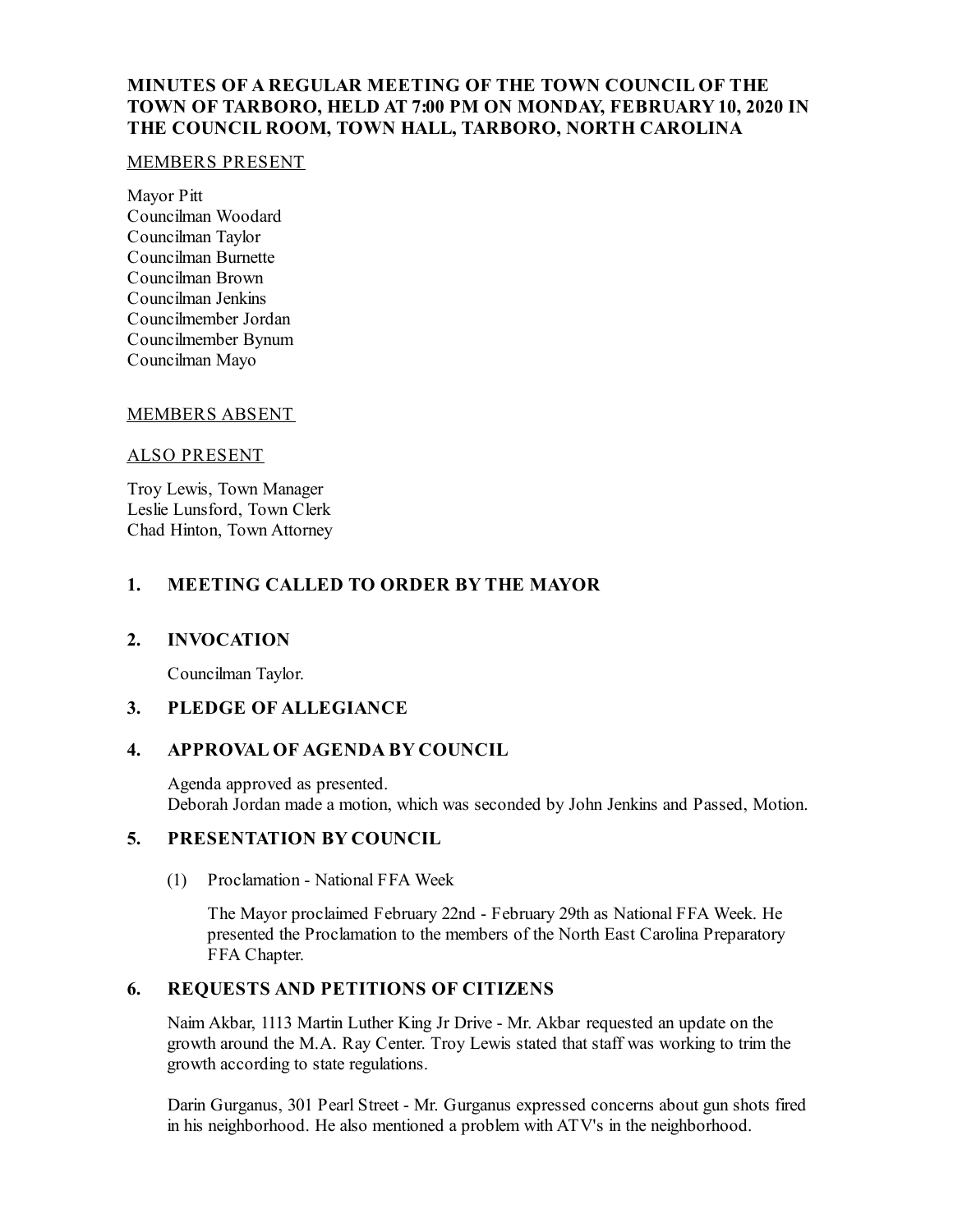# **7. MATTERS SCHEDULED FOR PUBLIC HEARING**

Zoning Map Amendment  $19-02 - AR-20$  to I-2 - to consider an application submitted by Anderson & Company, Inc. to rezone 70.85 acres of property located on Baker Street Extension near the intersection of Daniel Street, from AR-20 (Residential District) to I-2 (Industrial District).

The Mayor declared the public hearing open.

Catherine Grimm provided background information.

No one spoke in favor of or in opposition of the Zoning Map Amendment.

Everyone having had an opportunity to be heard, the Mayor declared the public hearing closed.

Counciladopted the following resolution:

## A RESOLUTION ADOPTING A STATEMENT EXPLAINING THE COUNCIL'S REASONS FOR APPROVING AN AMENDMENT TO THE OFFICIAL ZONING MAP OF THE TOWN OF TARBORO

John Jenkins made a motion, which was seconded by Deborah Jordan and , Motion.

Conditional Use Permit 19-02 - Baker Street Extension - to consider an application from Anderson & Company, Inc. to have mining/quarrying operations, including on-site sale of products on 70.85 acres located on the west side of Baker Street between Daniel Street and MLK, Jr. Drive.

The Mayor declared the public hearing open.

Catherine Grimm provided background information.

No one spoke in favor of or in opposition of the Conditional Use Permit 19-02.

Everyone having had an opportunity to be heard, the Mayor declared the public hearing closed.

Council:

Councilman Jenkins made a motion, which was seconded by Councilman Brown and passed unanimously that Council considered the Conditional Use Permit application complete.

Councilman Brown made a motion, which was seconded by Councilman Woodard and passed unanimously that Council considered the application complied with all applicable requirements of the land-use ordinance.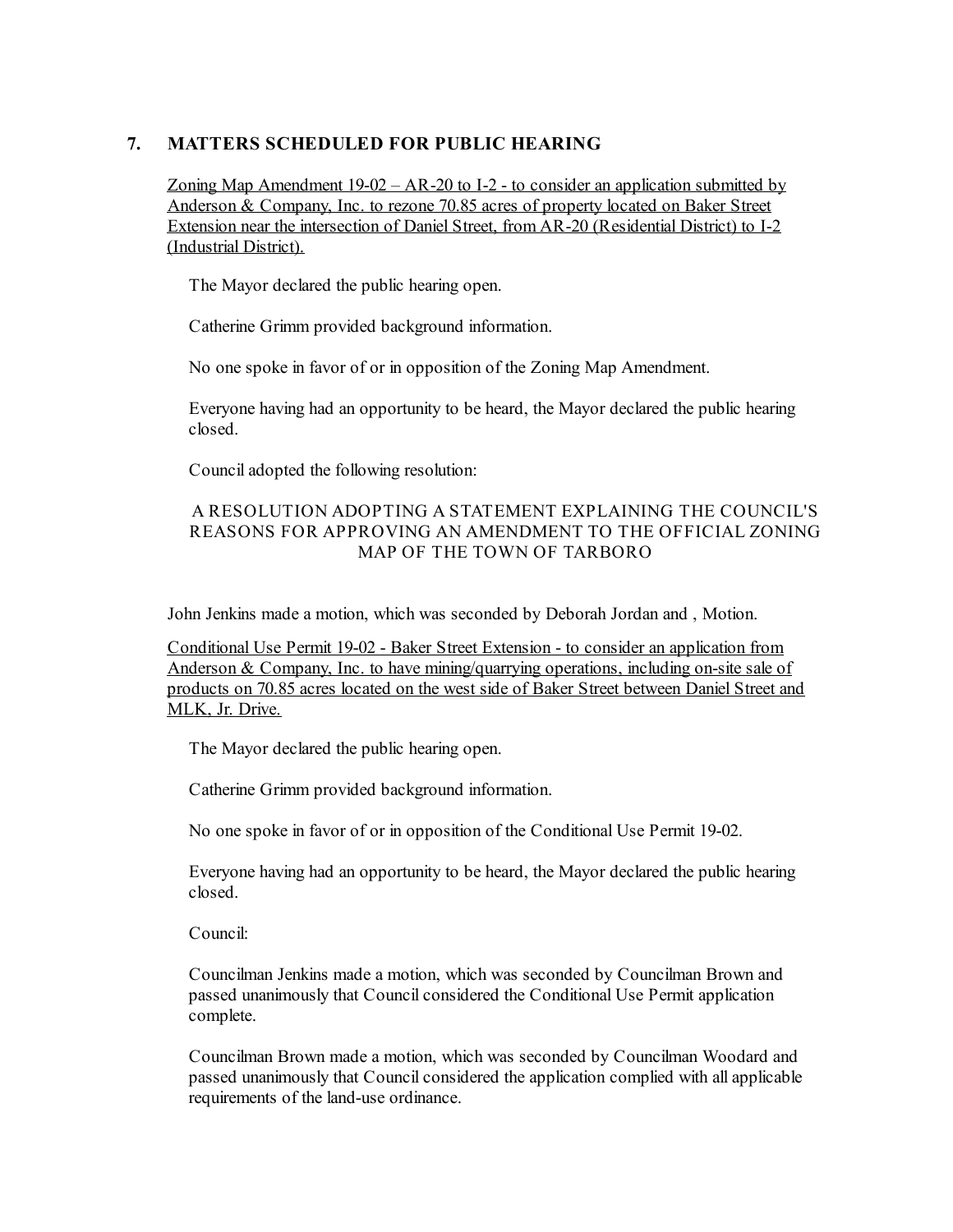Councilman Taylor made a motion, which was seconded by Councilman Taylor and passed unanimously that Council grant the application with no conditions.

### **8. TOWN MANAGERS RECOMMENDATIONS**

#### **Consent Items**

Consent Items approved as presented. John Jenkins made a motion, which was seconded by Deborah Jordan and Passed, Motion.

- (1) Approve minutes of January 13, 2020 regular meeting.
- (2) 2019 Tax Levy Adjustment
- (3) Tax Collector's Report

#### **Action Items**

#### **(4) American Cancer Society - Touch-A-Truck Event**

Council voted to co-sponsor the American Cancer Society's Touch-A-Truck event on September 12, 2020 and authorized staff to work with organizers on the same. Othar Woodard made a motion, which was seconded by John Jenkins and Passed, Motion.

### **(5) NCDOT - SpringFest Street Fair and Vidant Hospital Blue Ribbon Kidz Day Event**

Counciladopted Ordinance 20-02 declaring the closure of N. Main Street from Pitt Street to Park Avenue.

#### Ordinance 20-02

### AN ORDINANCE DECLARING A ROAD CLOSURE FOR A SPRINGFEST STREET FAIR & VIDANT HOSPITAL BLUE RIBBON KIDZ DAY EVENT

Othar Woodard made a motion, which was seconded by Leo Taylor and Passed, Motion.

#### **(6) NC Dept of Commerce Building Reuse Program - Project Paris**

Counciladopted the resolution supporting the Building Reuse Program grant application and authorized the Town Manager to sign documents related to the same. Leo Taylor made a motion, which was seconded by Deborah Jordan and Passed, Motion.

### **(7) Traffic Schedule - Signage**

Counciladopted the resolution amending the Traffic Schedule. John Jenkins made a motion, which was seconded by Othar Woodard and Passed, Motion.

#### **(8) Appointment for March - Historic District Commission**